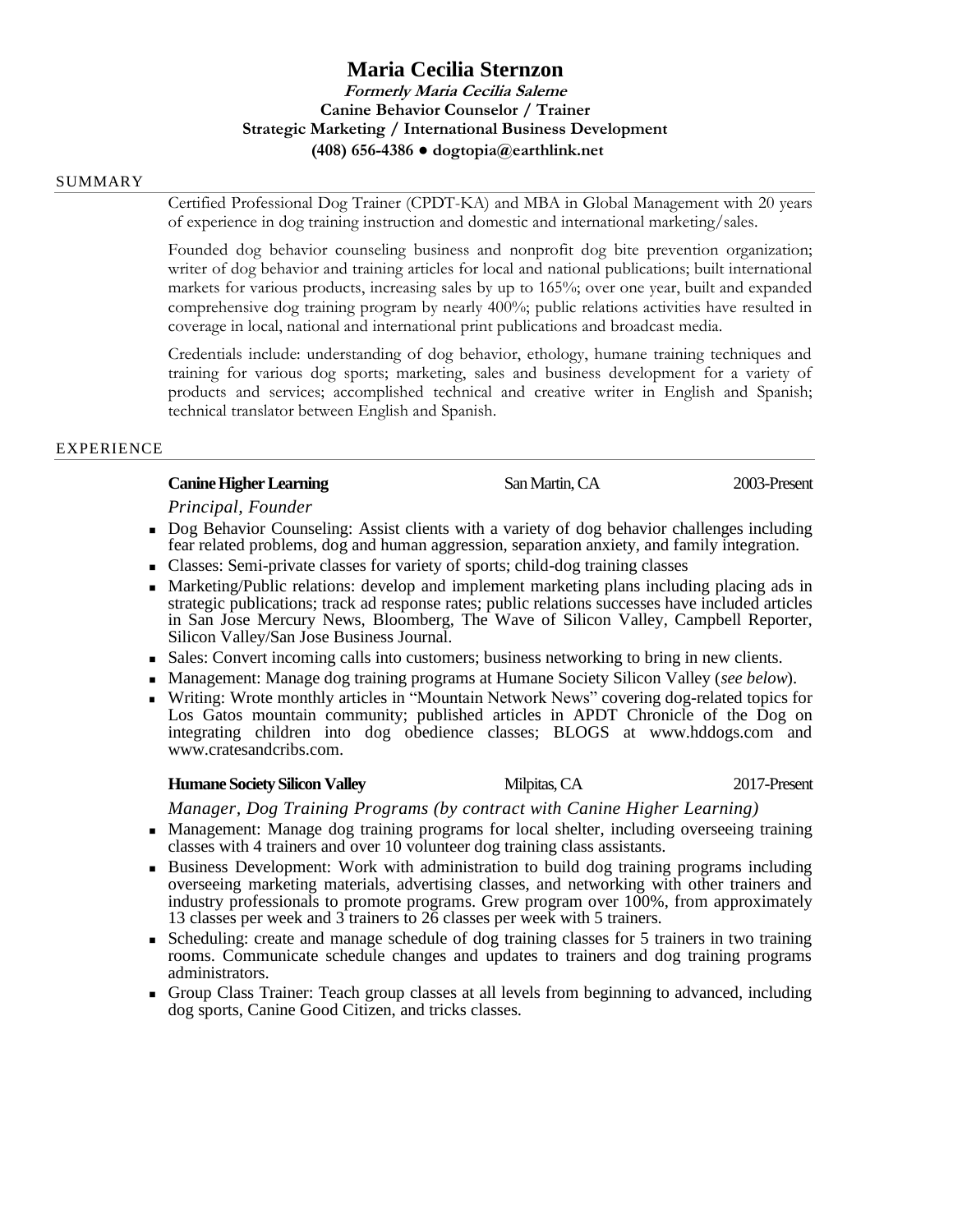**A Dog's Life** Sunnyvale/Palo Alto, CA 2006-2012

*Director of Programs and Training*

- **Program Development: Created and implemented a variety of profitable training programs** based on market demand and needs. Developed innovative "continuing education" program for training rescue dogs. In first year, grew training program from 4-6 basic classes to over 20 different classes with multiple instructors.
- Training: Dog behavior counseling, Canine Good Citizen (CGC) preparation, group and private obedience and dog sports lessons.
- Business Development: worked with management to foster associations and affiliations with significant and beneficial partners including Humane Society Silicon Valley, Society Dog and various rescue organizations.

**KADIE –Kids and Dogs Interactive Education** Los Gatos, CA 2005-2010 *Director*

- Founding member of nonprofit corporation dedicated to reducing the incidents of dog bites, particularly to children, through education.
- Nonprofit business development: established corporation, developing business plan, articles of incorporation and bylaws; prepared and submitted applications for federal and California state nonprofit status.
- Program development: developed age-specific, interactive educational programs for children and adults in cooperation with child psychologist.
- Public speaking: Offered dog safety courses for a variety of audiences, from pre-school children to parents and families with children of all ages.

**Bio-Sense Technologies** Israel & U.S.A. 2005- 2006 / 2008

*International Business Development*

- Business development: Identified business partners in U.S.; led negotiations resulting in contracts with manufacturer and distributors/dealers for CanineAlert dog alarm system; coordinated training course for distributors/dealers in U.S; participate in trade shows to present technology to potential customers
- Marketing/Sales: Developed and updated marketing materials including brochures, website and investor letters; present product to potential new partners throughout the U.S.

| <b>Pawdemonium Flyball Club</b> | San Jose, CA | 2003-2004 |
|---------------------------------|--------------|-----------|
|                                 |              |           |

*Dog eRaces Tournament Director*

- Event Direction: Organized and directed annual Flyball tournament, leading team in coordination of site location, vendors, raffle, and donation to charity and hospitality.
- Organization: Coordinated racing schedules for 15 clubs and 70 teams. Resulted in streamlined racing schedule with very few conflicts in spite of two racing rings in 2004.

| <b>Focus Enhancements/Videonics</b> | Campbell, CA | 2000-2004 |
|-------------------------------------|--------------|-----------|
|-------------------------------------|--------------|-----------|

*International Sales Manager*

- Product development: Championed development of new model of existing product then collaborated with product manager, engineering and marketing to produce it. Increased sales in the United Kingdom and France by nearly 30% for that product line.
- Marketing: Coordination, design and writing of collateral materials, including brochures, posters and product catalogs, working with international partners.
- Event direction: Coordinated trade show booth for the International Broadcasters Convention (IBC). Directed design of booth, coordinated equipment, and arranged presentations.
- Sales/business development: Re-aligned distribution channels, increasing productivity. In the first year, sales increased in Germany by 82%, and in the United Kingdom by 165%.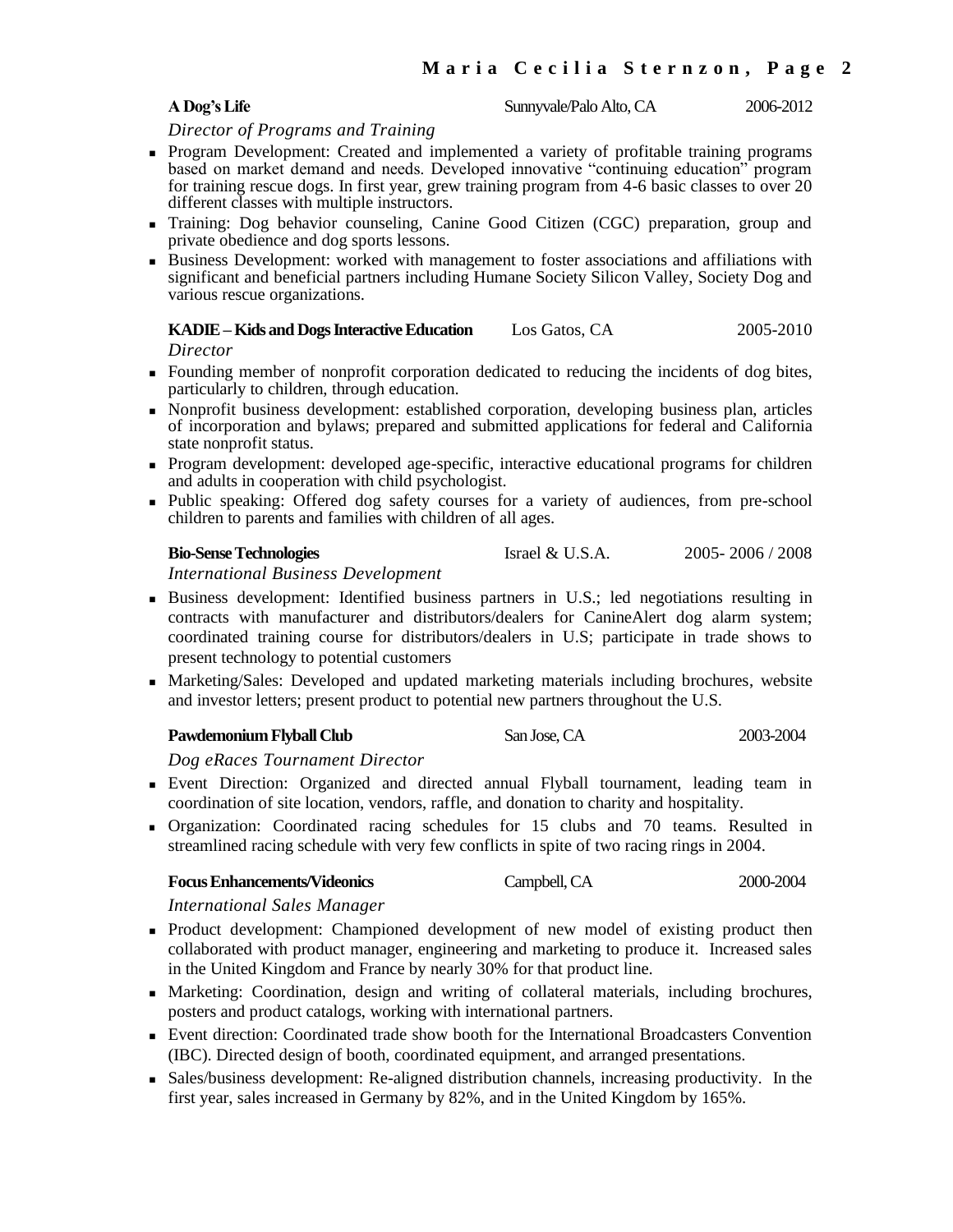### PRIOR EXPERIENCE

PetsMart, Campbell & Santa Cruz, CA *Pet Training Instructor*

# **Honeywell Security Systems/C&K Systems,** Folsom, CA

*Product Marketing Manager District Manager – Chile, Bolivia, Peru*

**Common Sense Dog Training,** Sacramento, CA *Pet Dog Training Instructor*

**Pitts and Bachmann Realtors,** Santa Barbara, CA *Marketing Director*

# FORMAL EDUCATION

- M.B.A., Global Management. University of Phoenix, San Jose, CA
- B.A., Political Science / International Relations. University of California, Santa Barbara, CA
- A.A., Advertising. De Anza Community College, San Jose, CA

# CERTIFICATIONS

- CPDT-KA Certified Professional Dog Trainer-Knowledge Assessed #2030631
- CGC Qualified Examiner, Evaluator #6710
- Association of Pet Dog Trainers (APDT) Member #064838
- **PetTech Pet CPR and First Aid Certified**
- South Bay Trainers Professional Member and Board of Directors Co-Chair (2012-13)

# FOREIGN LANGUAGES

Native (Speak, Read, Write): Spanish. Conversational (Speak, Read): Portuguese, French

# RELEVANT EDUCATION

- Canine Aggression Symposium, 2019 Michael Shikashio, Trish McMillan Novato, CA
- Canine Aggression Causes and Treatment, 2012 Dr. Ian Dunbar San Jose, CA
- TTouch Seminar, 2009 Jodi Frediani Santa Cruz, CA
- APDT National Trainers Conference, 2007 Portland, OR
- Get Rational! Evolution, Dog Behavior, Dog Bites, 2007 Jean Donaldson and Janice Bradley San Francisco, CA
- APDT National Trainers Conference, 2005 San Jose, CA
- Biting Dog Conference, Puppyworks, 2005 Sue Sternberg, Trish King, Kenneth Phillips and Wes Artope, Novato, CA
- Dog Aggression Seminar, 2003 Myrna Milani, Puppyworks, Novato, CA
- Cat Behavior Seminar, 2003 Myrna Milani,